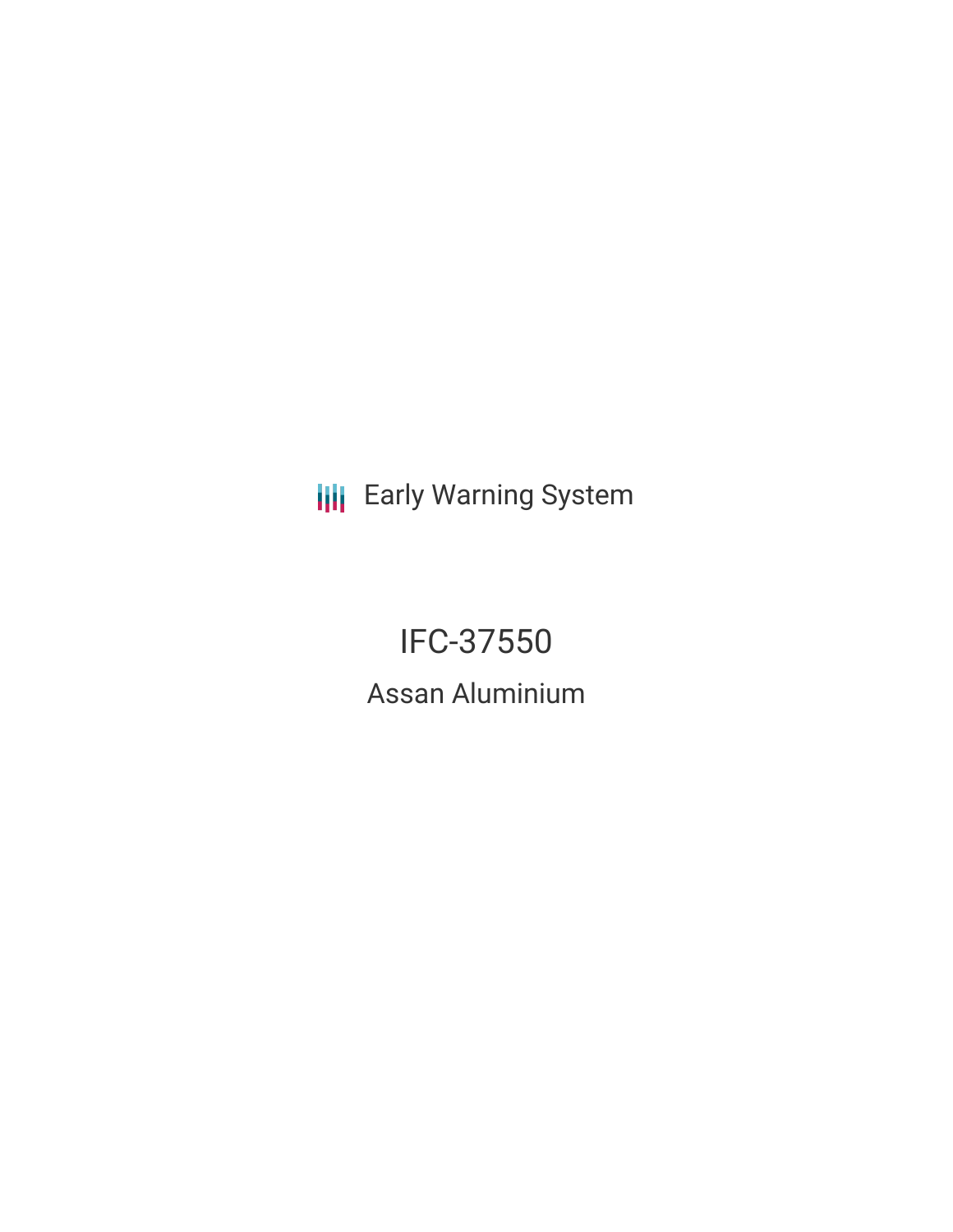## **Quick Facts**

| <b>Countries</b>               | Turkey                                           |
|--------------------------------|--------------------------------------------------|
| <b>Financial Institutions</b>  | International Finance Corporation (IFC)          |
| <b>Status</b>                  | Approved                                         |
| <b>Bank Risk Rating</b>        | B                                                |
| <b>Voting Date</b>             | 2016-05-31                                       |
| <b>Borrower</b>                | ASSAN ALUMINYUM SANAYI VE TICARET ANONIM SIRKETI |
| <b>Sectors</b>                 | Industry and Trade                               |
| <b>Investment Type(s)</b>      | Loan                                             |
| <b>Investment Amount (USD)</b> | $$56.99$ million                                 |
| <b>Project Cost (USD)</b>      | \$77.80 million                                  |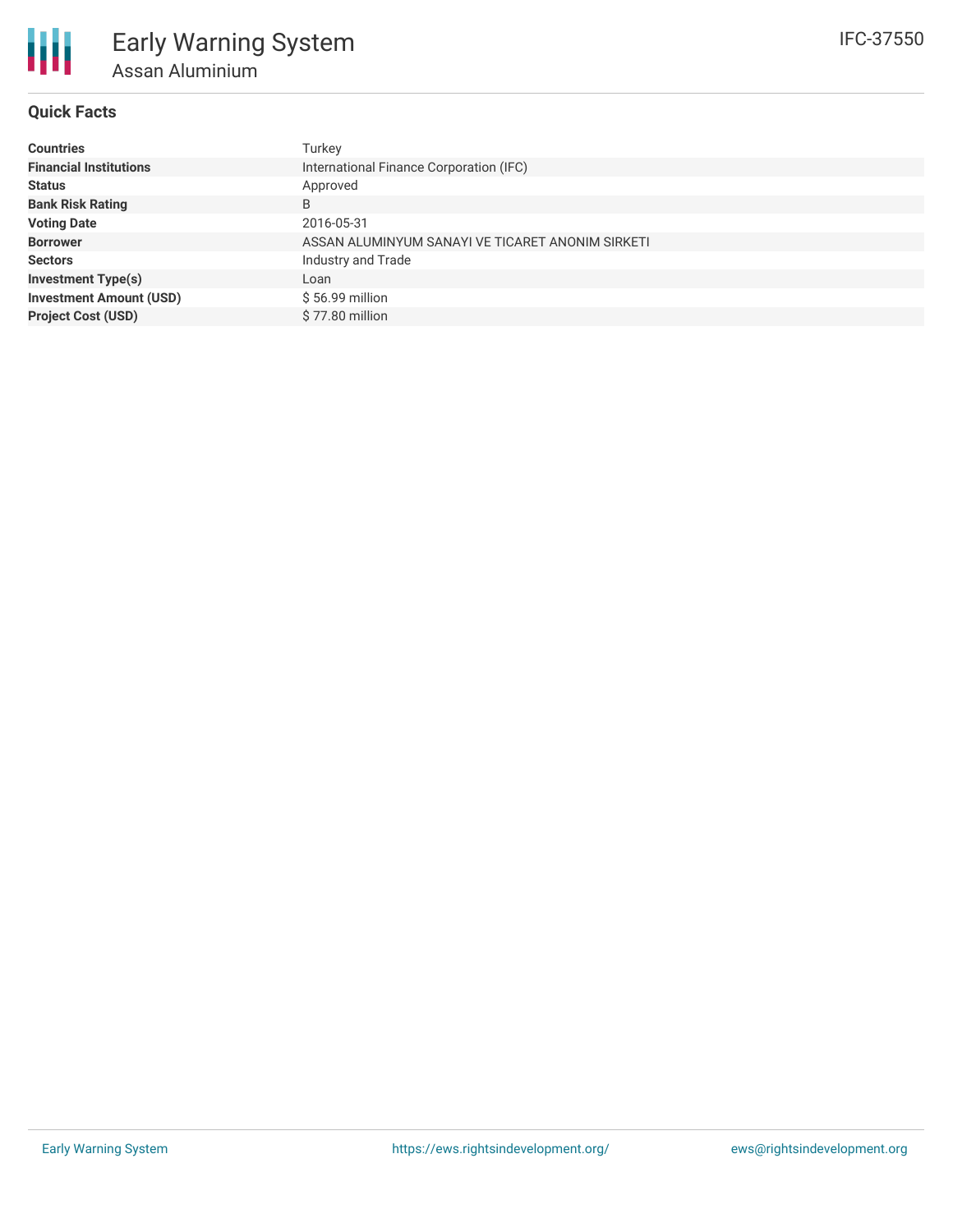

## **Project Description**

Assan Aluminyum Sanayi ve Ticaret A.S., Turkey, is an existing IFC client since 1994 and one of the producers of flat-rolled aluminum products and foil products. Kibar Holding, along with Kibar family members and other group companies owned by Kibar are shareholders in Assan.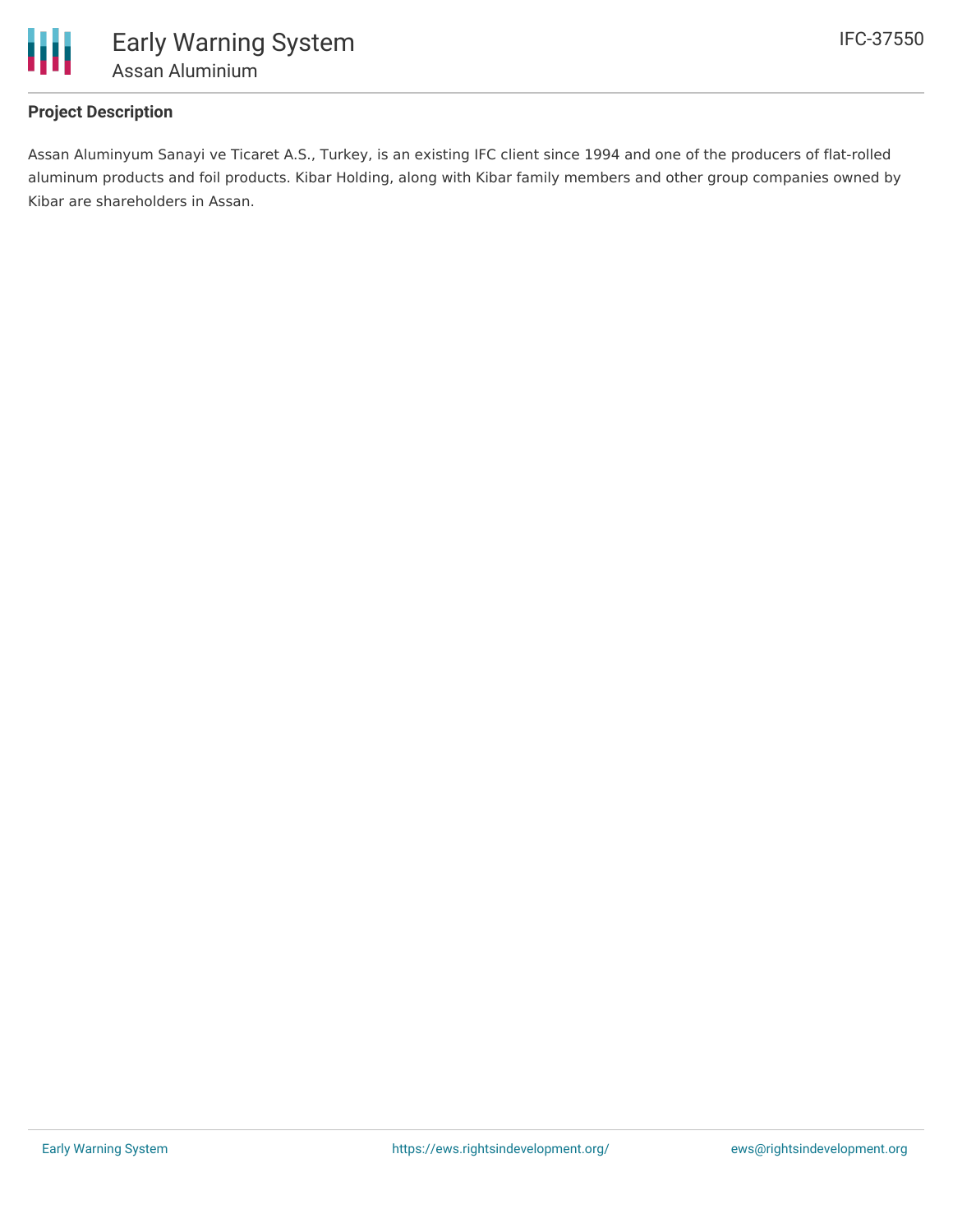## **Investment Description**

• International Finance Corporation (IFC)

The project Sponsor is Kibar Holding A.S ("Kibar Holding"), founded in 1970, whose shareholders are Kibar family members. Kibar Holding currently controls 22 companies and employs close to 4,000 people across five major business segments: (i) Metals Group, (ii) Mobility Group, (iii) Building Materials and Construction Group, (iv) Food & Packaging Group, (v) The Foreign Trade Group and (v) Services Group.

Assan, established in 1977, is 53% owned by the Kibar Holding, while the remaining shares are owned by family members and Group companies.